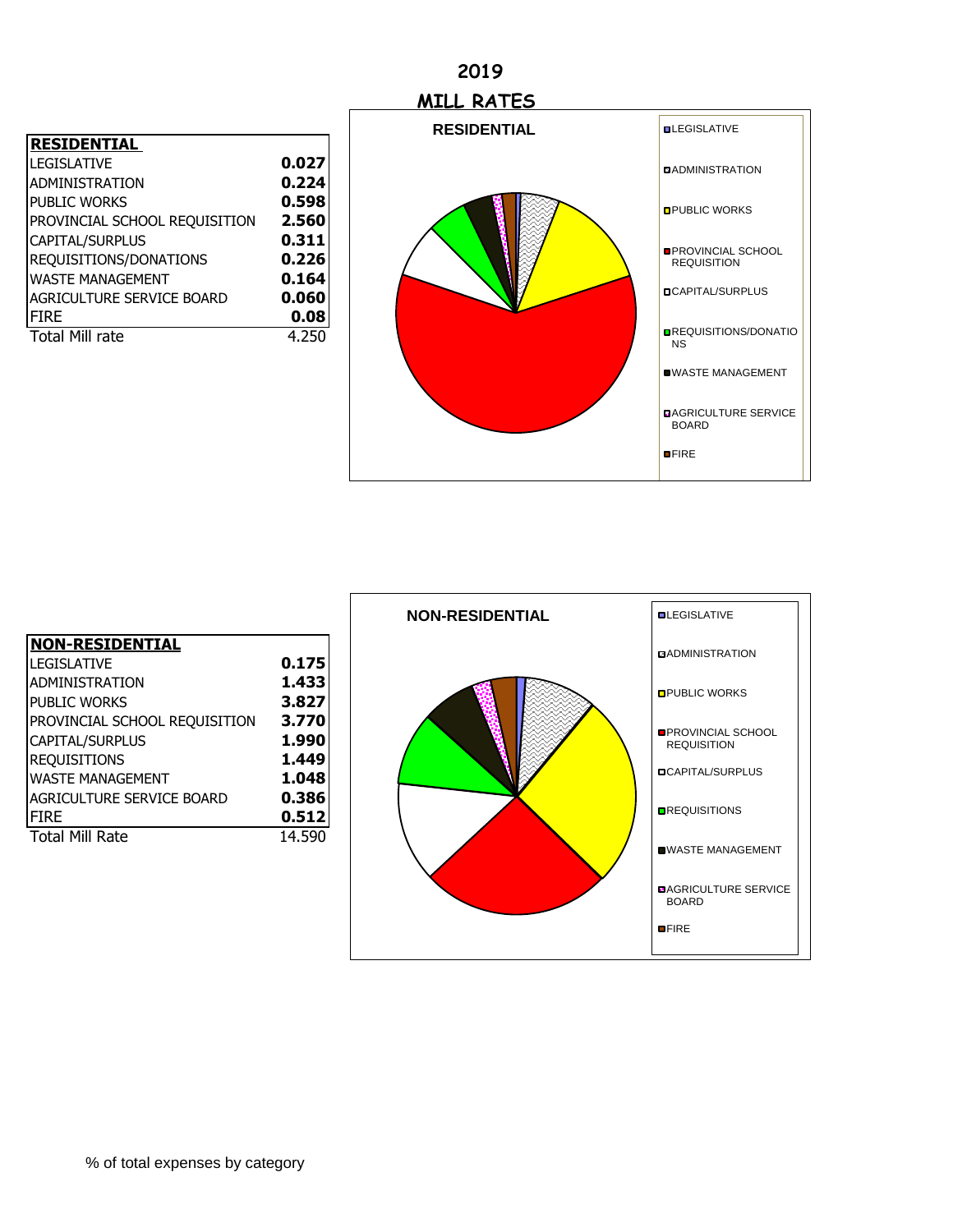# **2019 MILL RATES**

| 1&E                       |        |
|---------------------------|--------|
| LEGISLATIVE               | 0.175  |
| ADMINISTRATION            | 1.433  |
| PUBLIC WORKS              | 3.827  |
| CAPITAL/SURPLUS           | 1.990  |
| <b>REQUISITIONS</b>       | 1.449  |
| <b>WASTE MANAGEMENT</b>   | 1.048  |
| AGRICULTURE SERVICE BOARD | 0.386  |
| FIRE                      | 0.512  |
| <b>Total Mill Rate</b>    | 10.820 |
|                           |        |



|                               |       | <b>FARMLAND</b> |                                                 |
|-------------------------------|-------|-----------------|-------------------------------------------------|
|                               |       |                 | <b>QLEGISLATIVE</b>                             |
| <b>FARMLAND</b>               |       |                 | <b>DADMINISTRATION</b>                          |
| <b>LEGISLATIVE</b>            | 0.097 |                 |                                                 |
| <b>ADMINISTRATION</b>         | 0.794 |                 | <b>OPUBLIC WORKS</b>                            |
| <b>PUBLIC WORKS</b>           | 2.120 |                 |                                                 |
| PROVINCIAL SCHOOL REQUISITION | 2.560 |                 | <b>OPROVINCIAL SCHOOL</b><br><b>REQUISITION</b> |
| CAPITAL/SURPLUS               | 1.102 |                 |                                                 |
| <b>REQUISITIONS</b>           | 0.803 |                 | <b>OCAPITAL/SURPLUS</b>                         |
| <b>WASTE MANAGEMENT</b>       | 0.581 |                 |                                                 |
| AGRICULTURE SERVICE BOARD     | 0.214 |                 | <b>OREQUISITIONS</b>                            |
| <b>FIRE</b>                   | 0.28  |                 | <b>UWASTE MANAGEMENT</b>                        |
| <b>Total Mill rate</b>        | 8.555 |                 |                                                 |
|                               |       |                 | <b>DAGRICULTURE SERVICE</b><br><b>BOARD</b>     |
|                               |       |                 | <b>OFIRE</b>                                    |
|                               |       |                 |                                                 |
|                               |       |                 |                                                 |

 $\overline{\phantom{a}}$ 

#### **FARMLAND** LEGISLATIVE ADMINISTRATION **0.794**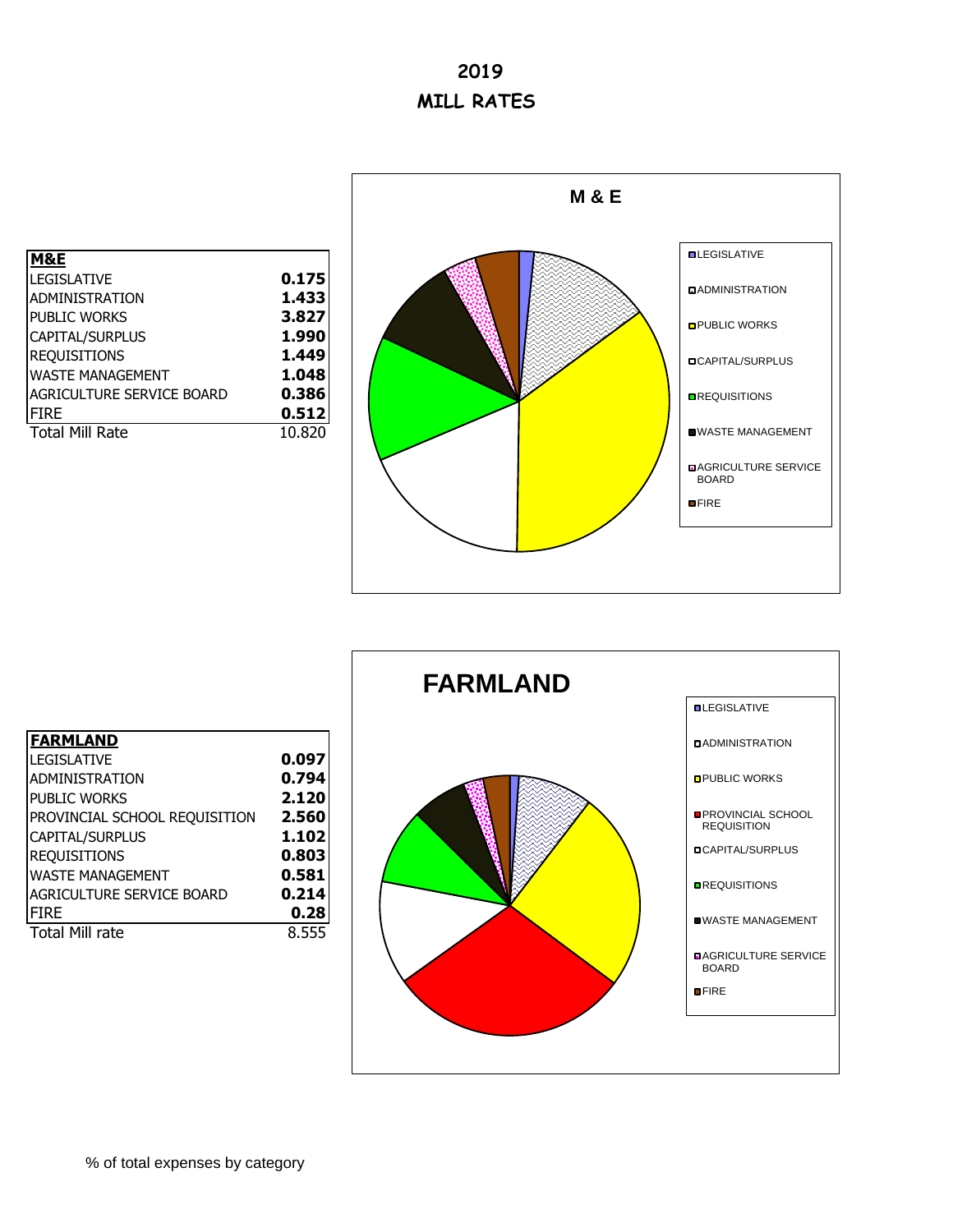# **2019 MILL RATES**

| LINEAR                        |        |
|-------------------------------|--------|
| <b>LEGISLATIVE</b>            | 0.175  |
| ADMINISTRATION                | 1.433  |
| <b>PUBLIC WORKS</b>           | 3.827  |
| PROVINCIAL SCHOOL REQUISITION | 3.770  |
| CAPITAL/SURPLUS               | 1.990  |
| <b>REQUISITIONS</b>           | 1.449  |
| <b>WASTE MANAGEMENT</b>       | 1.048  |
| AGRICULTURE SERVICE BOARD     | 0.386  |
| <b>FIRE</b>                   | 0.512  |
| <b>Total Mill Rate</b>        | 14.590 |
|                               |        |

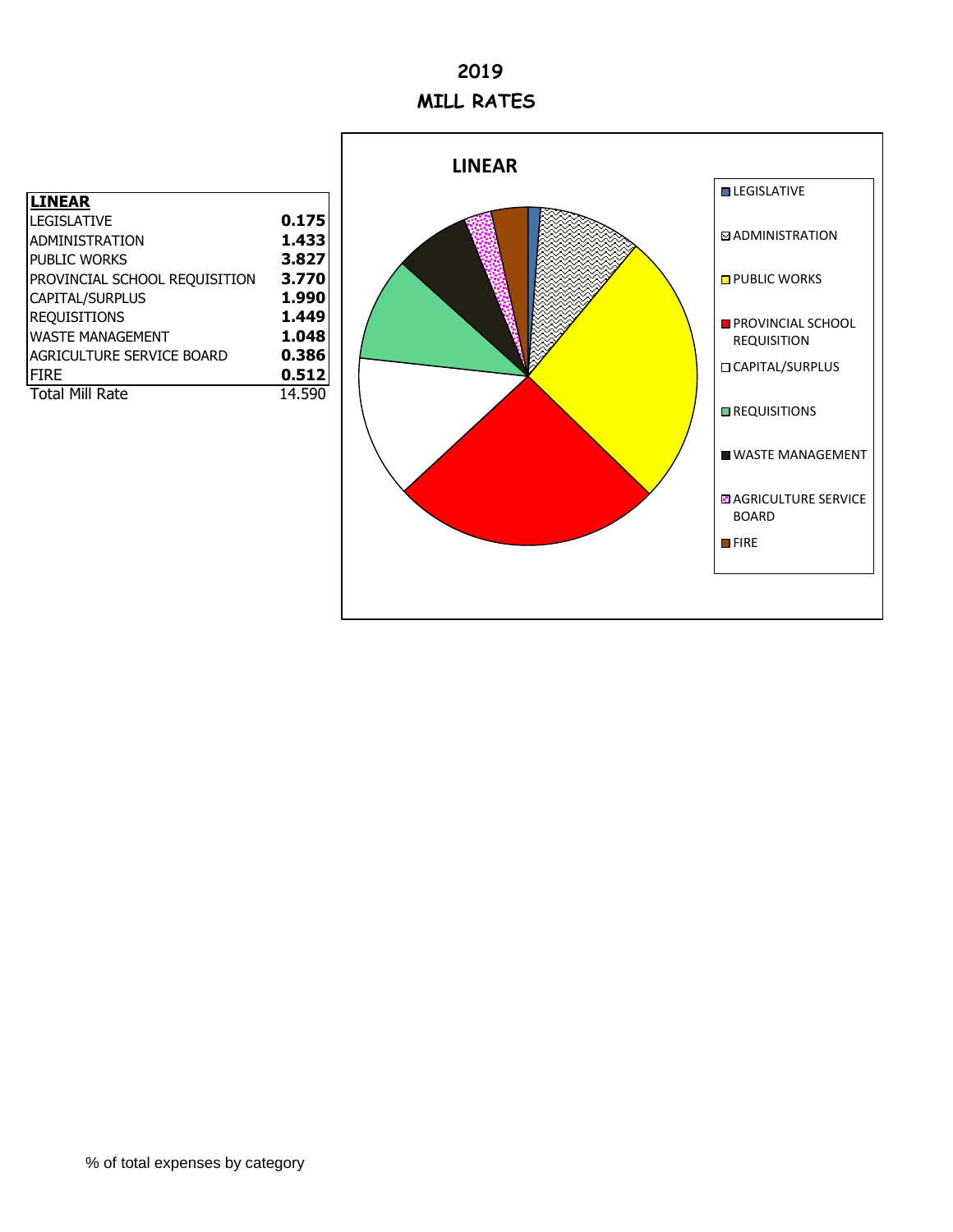### **2019 MILL**

| <b>RATES</b>                           |                  |  |  |  |
|----------------------------------------|------------------|--|--|--|
| <b>CATEGORY</b>                        | % of dollar paid |  |  |  |
| <b>LEGISLATIVE</b>                     |                  |  |  |  |
| ADMINISTRATION                         |                  |  |  |  |
| Allowance for uncollectable taxes      | 3                |  |  |  |
| <b>PUBLIC WORKS</b>                    | 26               |  |  |  |
| AGRICULTURE SERVICE BOARD              | 3                |  |  |  |
| CAPITAL                                | 14               |  |  |  |
| REQUISITIONS/DONATIONS                 | 10               |  |  |  |
| <b>WASTE MANAGEMENT/regional water</b> |                  |  |  |  |
| FIRE                                   |                  |  |  |  |
| <b>SCHOOL</b>                          | 25               |  |  |  |

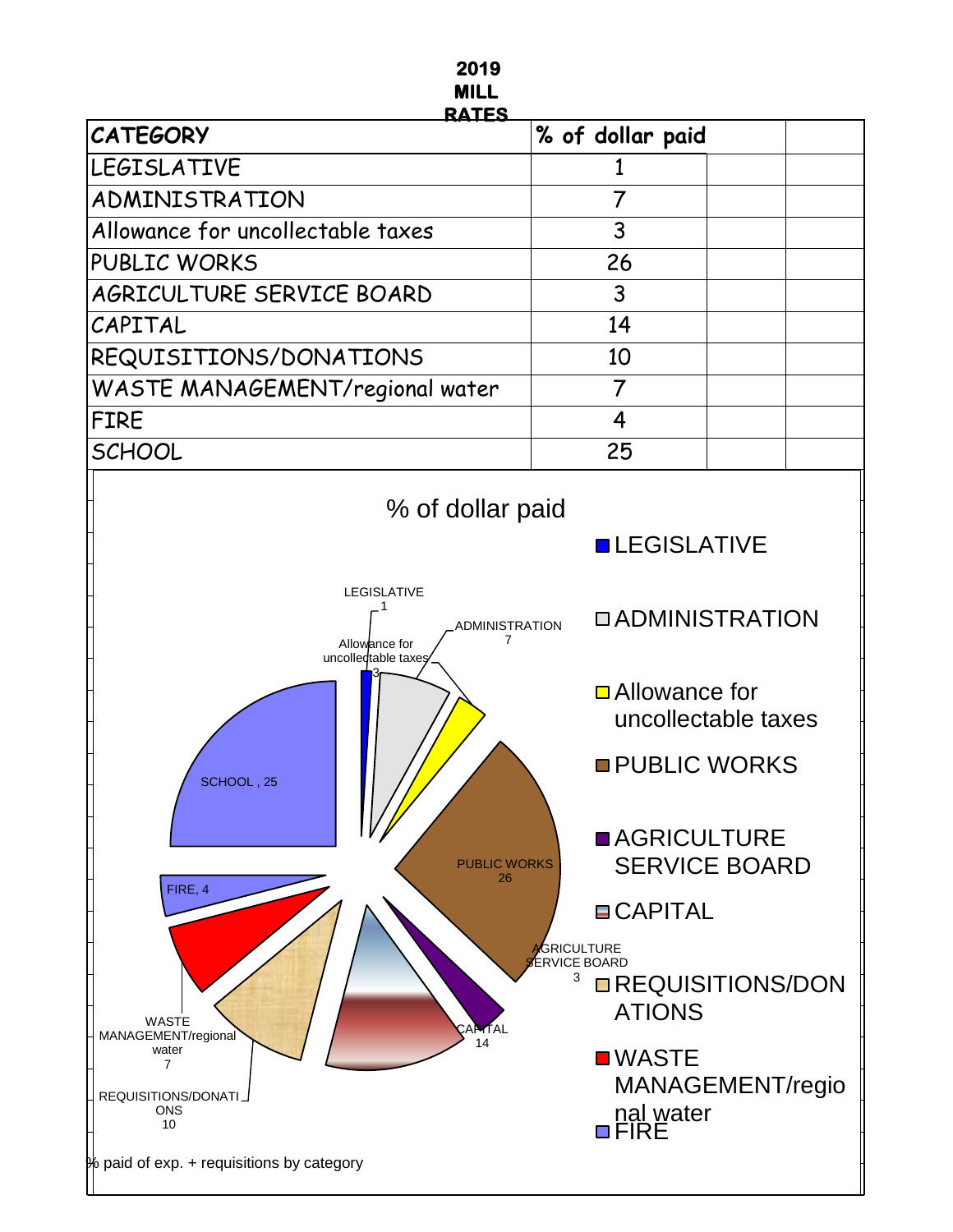**2019 MILL RATES**

| this chart total $\mathsf{exp}\, {\color{red} {\star}}\, \mathsf{ASFF}$ |  |  |
|-------------------------------------------------------------------------|--|--|
|                                                                         |  |  |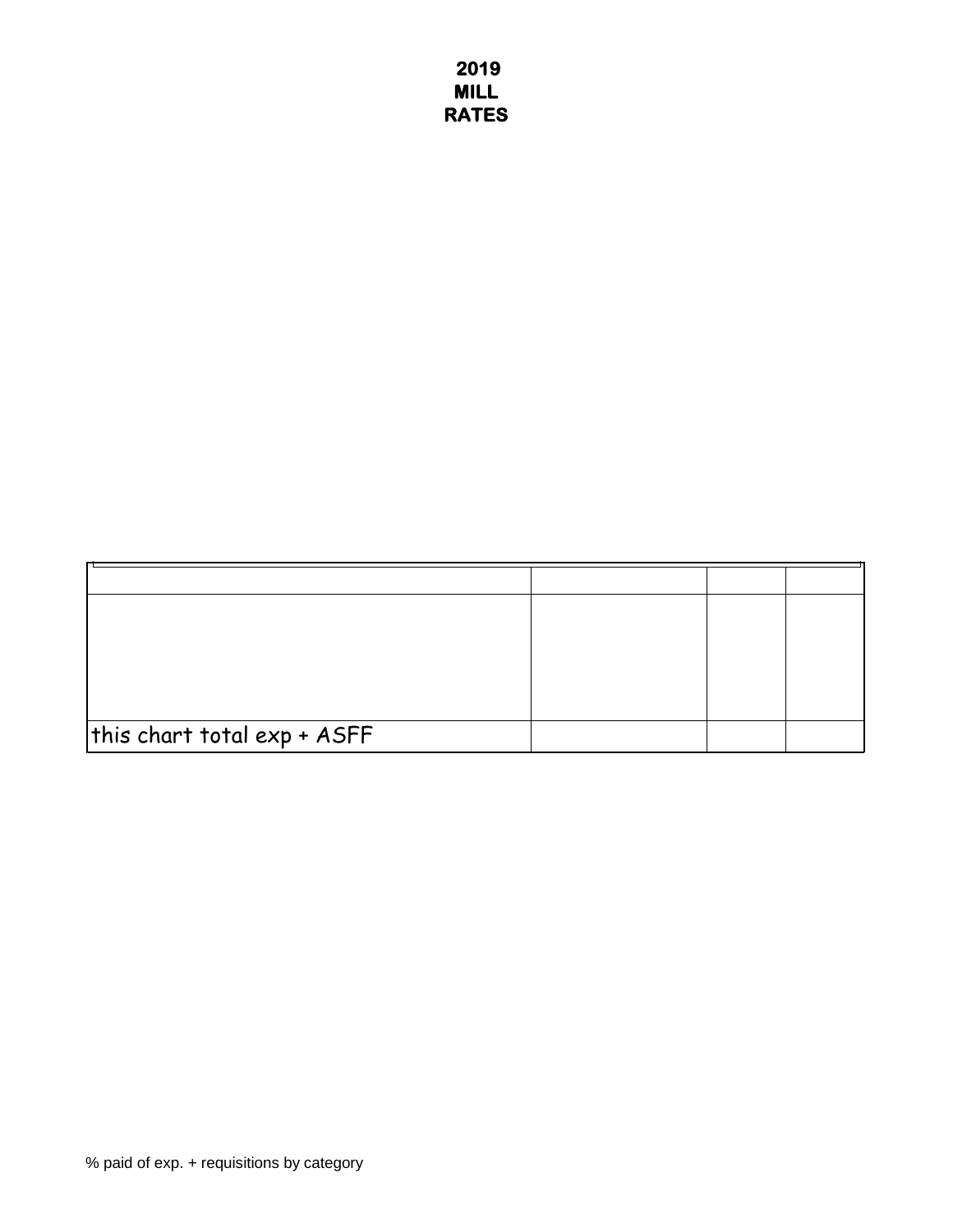#### 2019 % of Taxes Paid by Category \$26,494,957.88